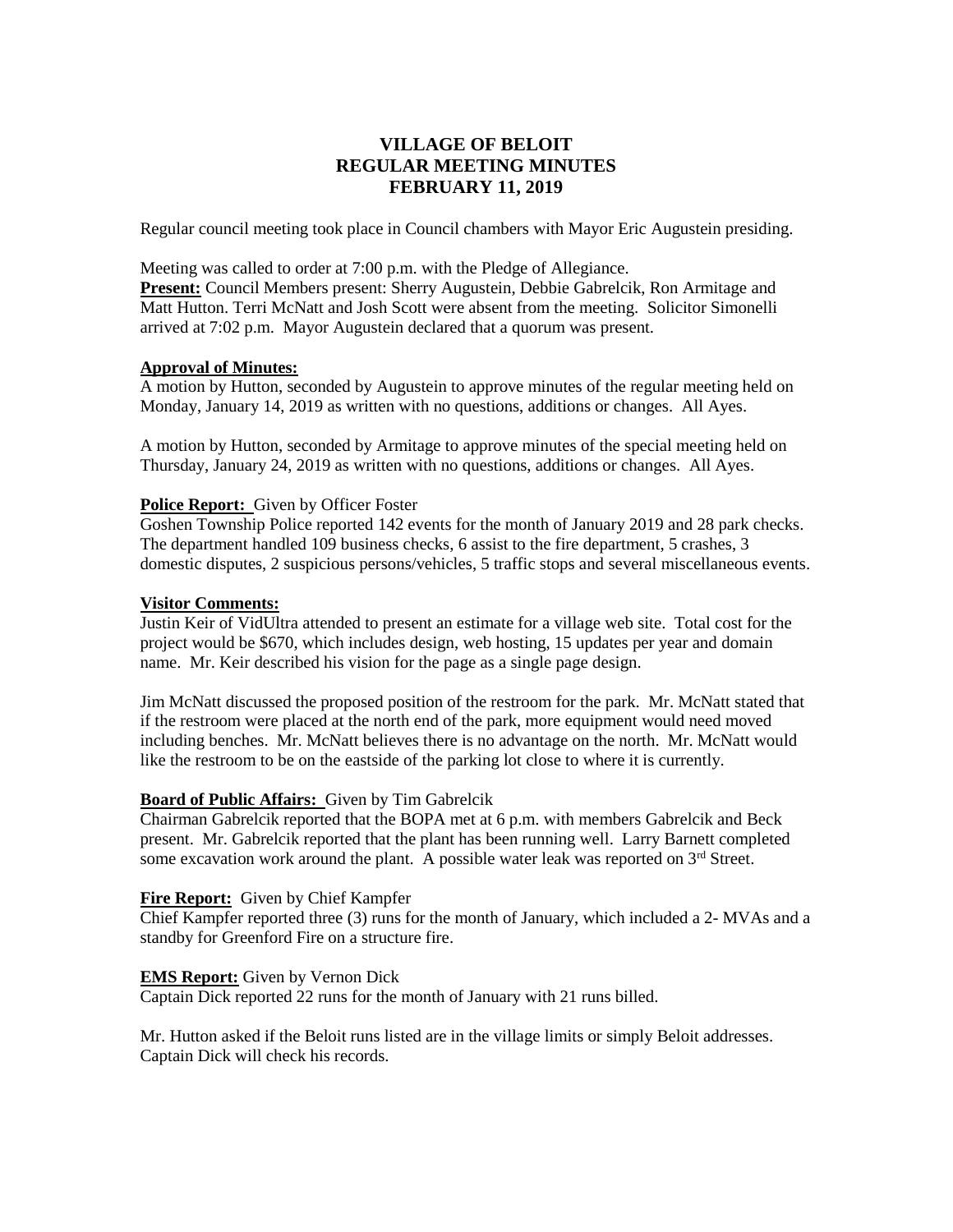**Recycling**– Given by Jim McNatt

Mr. McNatt reported that the annual recycling meeting will held at the end of March.

#### Str**eets and Utilities:** Given by Matt Hutton

Mr. Hutton will work on specifications for the possibility of chip/seal by next meeting. Mr. Hutton would like to bid the chip/seal in April and open bids at the May meeting.

## **Building and Grounds Committee:** Given by Ron Armitage

Mr. Armitage reported that they are still working on the windows at Station 2.

## **Safety Committee –** Given by Sherry Augustein

Ms. Augustein reported that the fire association purchased two (2) plaques for the McGuire family.

A motion by Gabrelcik, seconded by Hutton to reimburse the fire association for one of the plaques at a cost of \$ 90. All Ayes.

Ms. Augustein stated that the safety committee met on February 5<sup>th</sup>.

A motion by Hutton, seconded by Gabrelcik to approve an employment addendum form to be used when an employee changes and/or adds to their job classification. All Ayes.

A discussion was held on whether Jr. Firefighters should have to go through an interview process with council approval.

The drug license is due for renewal.

Salem Computer provide a quote in the amount of \$3,155 for new computer equipment for the EMS office. Mr. Scott has researched some more prices through Dell outlet.

A motion by Hutton, seconded by Gabrelcik to approve Keven Bartchy as a Firefighter I. All Ayes.

UH Portage will be conducting an EMT course from February  $26<sup>th</sup>$  through August  $1<sup>st</sup>$ . Andrew Zerkle has expressed an interest in attending. Lexington Township Fire will reimburse ½ the cost of attendance. Tyler Marschinke would also like to attend.

A motion by Hutton, seconded by Gabrelcik to approve Andrew Zerkle and Tyler Marschinke to attend the EMT class at UH Portage at a cost of \$950 plus \$75 for testing from February  $26<sup>th</sup>$ through August  $1<sup>st</sup>$  with Lexington Township to reimburse  $\frac{1}{2}$  the cost on Zerkle. All Ayes.

Ms. Augustein reported that Captain Dick will be contacting University Hospital to schedule a date for them to speak with members of council.

A motion by Armitage, seconded by Gabrelcik to approve Anthony Schram as Jr. Firefighter. All Ayes.

A letter was received from Village of Sebring's Chief Harris to propose dispatch service at a rate of \$20/call or a flat fee of \$10,000/year. Ms. Augustein stated that the current contract with Nimishillen Township will expire in June. Ms. Augustein stated that Nimishillen has been professional and there have been no problems.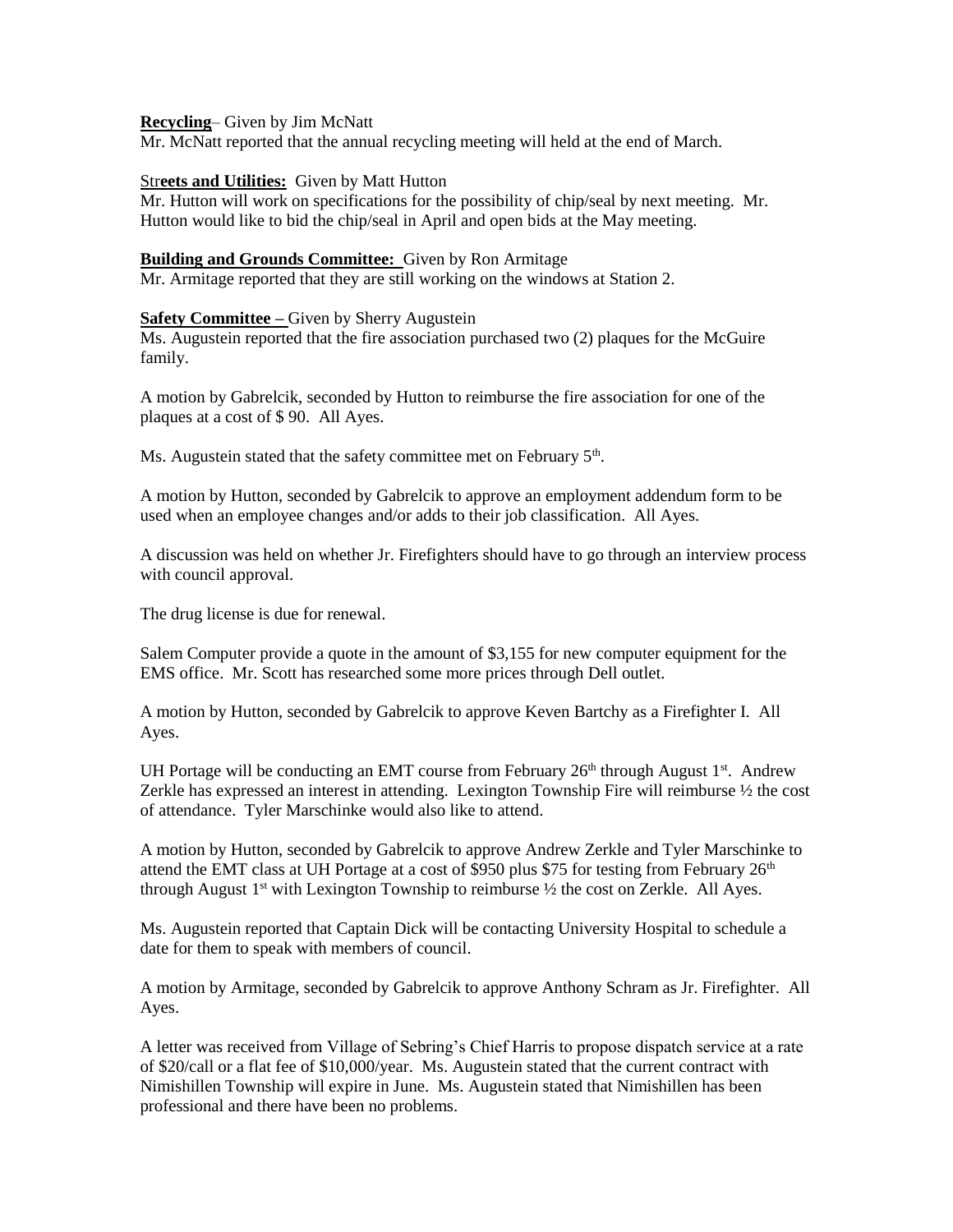Solicitor Simonelli sent a letter to Howells and Baird on the telemetry system but has not received a response as of yet.

## **Grant Committee:**

There are two  $(2)$  State Fire Marshal grants currently open and the EMS grant is due April  $1<sup>st</sup>$ .

A motion by Gabrelcik, seconded by Armitage to apply for the State Fire Marshal equipment grant and training grant. All Ayes.

A grant committee meeting will be set up to discuss further details.

## **Finance Committee:**

A motion by Hutton, seconded by Armitage to approve payment of bills in the amount of \$39,939.67 as presented for payment. All Ayes.

Cable franchise fee monies were discussed. A resolution for the cable monies will be drafted for next meeting.

## **Communications:**

Spectrum has notified that they have purchased Charter Communications.

# **Solicitor:**

Solicitor Simonelli presented the revised credit card policy, which incorporates the changes made in H.B.312. Ms. Simonelli has drafted an ordinance on the revised credit card policy with an emergency clause.

# **Old Business:**

The proposed ordinance for through trucks on 5<sup>th</sup> Street will be held off for now.

#### **New Business:**

No new business was reported.

#### **Resolutions/ Ordinances:**

A motion by Hutton, seconded by Augustein to approve Resolution No. 3-2019 to de-certify water/sewer accounts previously certified to the Mahoning County Auditor for past due account that were paid. Roll being called, vote was as follows: Hutton-yes, Augustein-yes, Gabrelcikyes, and Armitage-yes. Motion carried.

A motion by Augustein, seconded by Hutton to approve Resolution No. 4-2019 to request advance procedures for tax year 2018 pay year 2019 real property tax collections per ORC321.34. Roll being called, vote was as follows: Armitage-yes, Gabrelcik-yes, Augustein-yes, and Hutton –yes. Motion carried.

A motion by Hutton, seconded by Armitage to approve the 1<sup>st</sup> reading of Ordinance No. 5-2019 to establish a credit card policy for the Village of Beloit and declaring an emergency. Roll being called, vote was as follows: Augustein-yes, Gabrelcik-yes, Armitage-yes, and Hutton-yes.  $1<sup>st</sup>$ Reading approved.

A motion by Hutton, seconded by Gabrelcik to suspend the rules and read the  $2<sup>nd</sup>$  and  $3<sup>rd</sup>$  Reading of Ordinance No. 5-2019 by title only. All Ayes.